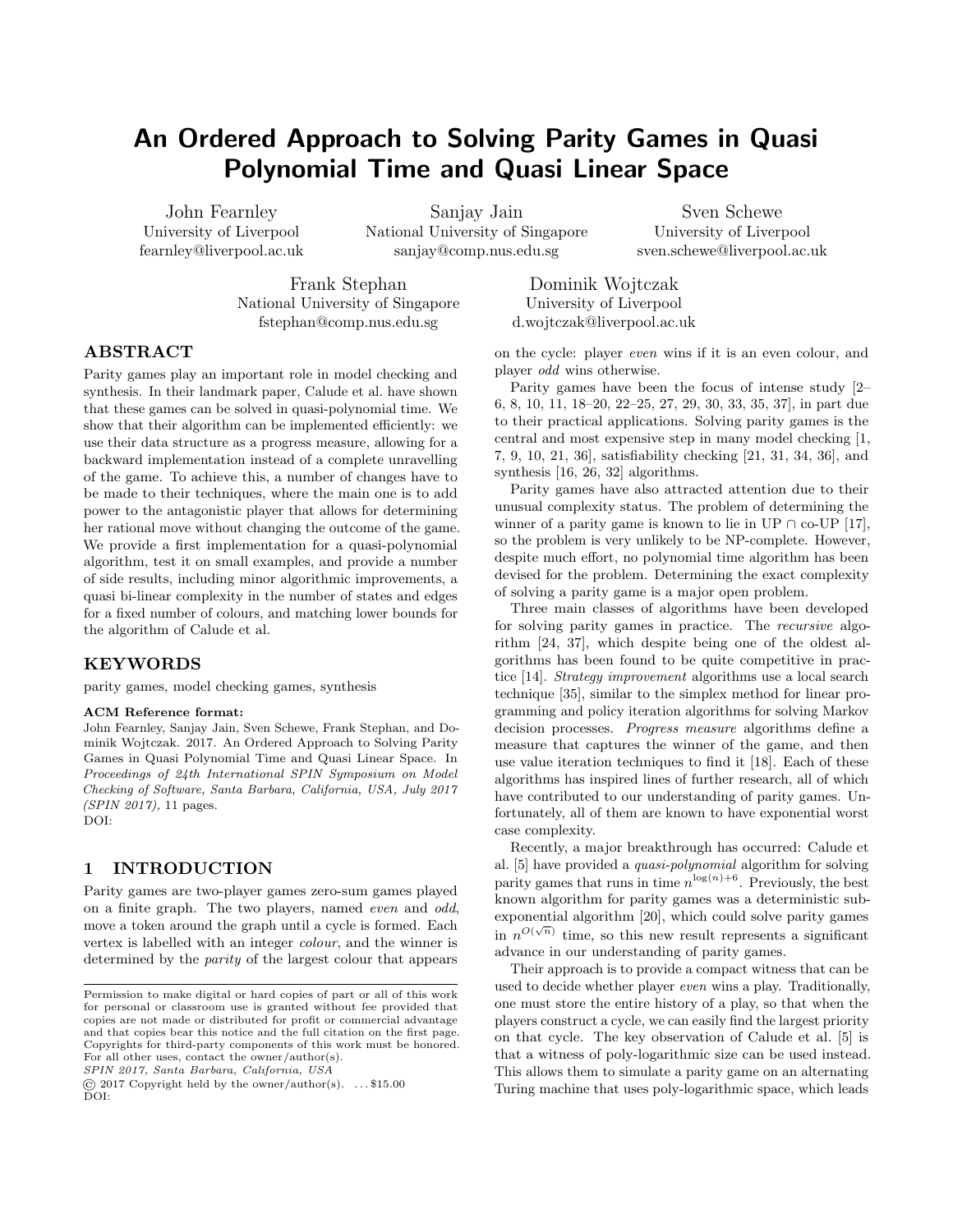to a deterministic algorithm that uses quasi-polynomial time and space.

This new result has already inspired follow-up work. Jur-dziński and Lazić [\[19\]](#page-9-29) have developed an adaptation of the classical small-progress measures algorithm [\[18\]](#page-9-5) that runs in quasi-polynomial time. Their approach is to provide a succinct encoding of a small-progress measure, which is actually very different from the succinct encoding developed by Calude et al. [\[5\]](#page-9-28). The key advantage of using progress measures as a base for the algorithm is that it avoids the quasi-polynomial space requirement of the algorithm of Calude et al., instead providing an algorithm that runs in quasi-polynomial time and near linear space.

Our contribution. In this paper, we develop a progressmeasure based algorithm for solving parity games that uses the succinct witnesses of Calude et al. [\[5\]](#page-9-28). These witnesses were designed to be used in a forward manner, which means that they are updated as we move along a play of the game. Our key contribution is to show that these witnesses can also be used in a backwards manner, by processing the play backwards from a certain point. This allows us to formulate a value iteration algorithm that uses (backwards versions of) the witnesses of Calude et al. [\[5\]](#page-9-28) directly.

The outcome of this is to provide a second algorithm for parity games that runs in quasi-polynomial time and near linear space. We provide a comprehensive complexity analysis of this algorithm, which is more detailed than the one given Calude et al. [\[5\]](#page-9-28) for the original algorithm. In particular, we show that our alogorithm provides

- (1) a quasi bi-linear running time for a fixed number of colours,  $O(mn \log(n)^c - 1);$
- (2) a quasi bi-linear FPT bound, e.g.  $O(mna(n)^{\log \log n})$ , where any other quasi-constant function can be used to replace the inverse Ackermann function a; and
- (3) an improved upper bound for a high number of colours,  $O(m \cdot h \cdot n^{c_{1.45} + \log_2(h)})$

for parity games with  $m$  edges,  $n$  vertices, and  $c$  colours, and  $h = \lfloor 1 + c/\log(n) \rfloor$ . We also provide an argument that parity games with  $O(\log n)$  colours can be solved in polynomial time.

The complexity bounds (1) of our algorithm only match the bounds for the algorithm of Jurdziński and Lazić [\[19\]](#page-9-29), while (2) and (3) are new. Moreover, we believe that it is interesting that the witnesses of Calude et al. [\[5\]](#page-9-28) can be used in this way. The history of research into parity games has shown that ideas from the varying algorithms for parity games can often spur on further research. Our result and the work of Jurdziński and Lazić show that there are two very different ways of succinctly encoding the information that is needed to decide the winner in a parity game, and that both of them can be applied in value iteration algorithms. Moreover, implementing our progress measure is easier, as standard representations of the colours can be used. We have implemented our algorithm, and we provide some experimental results in the last section.

Finally, we present a lower bound for our algorithm, and for the algorithm of Calude et al. [\[5\]](#page-9-28). We derive a family of examples upon which both of the algorithms achieve their worst case—quasi-polynomial—running time. These are simple single player games.

# 2 PRELIMINARIES

Parity games are turn-based zero-sum games played between two players—even and odd, or maximiser and minimiser over finite graphs. A parity game  $\mathcal P$  is a tuple  $(V_e, V_o, E, C, \phi)$ , where  $(V = V_e \cup V_o, E)$  is a finite directed graph with the set of vertices  $V$  partitioned into a set  $V_e$  of vertices controlled by player even and a set  $V<sub>o</sub>$  of vertices controlled by player *odd*,  $E \subseteq V \times V$  is the set of edges,  $C \subseteq \mathbb{N}$  is a set of colours, and  $\phi: V \to C$  is the colour mapping. We require that every vertex has at least one outgoing edge.

A parity game  $P$  is played between the two players, even and odd, by moving a token along the edges of the graph. A play of such a game starts by placing a token on some initial vertex  $v_0 \in V$ . The player controlling this vertex then chooses a successor vertex  $v_1$  such that  $(v_0, v_1) \in E$  and the token is moved to this successor vertex. In the next turn the player controlling the vertex  $v_1$  chooses the successor vertex  $v_2$  with  $(v_1, v_2) \in E$  and the token is moved accordingly. Both players move the token over the arena in this manner and thus form a play of the game. Formally, a play of a game P is an infinite sequence of vertices  $\langle v_0, v_1, \ldots \rangle \in V^{\omega}$ such that, for all  $i \geq 0$ , we have that  $(v_i, v_{i+1}) \in E$ . We write Plays<sub>p</sub> $(v)$  for the set of plays of the game P that start from a vertex  $v \in V$  and Plays<sub>p</sub> for the set of plays of the game. We omit the subscript when the arena is clear from the context. We extend the colour mapping  $\phi: V \to C$  from vertices to plays by defining the mapping  $\phi$ : Plays  $\rightarrow C^{\omega}$  as  $\langle v_0, v_1, \ldots \rangle \mapsto \langle \phi(v_0), \phi(v_1), \ldots \rangle$ .

A play  $\langle v_0, v_1, \ldots \rangle$  is won by player even if  $\limsup_{n\to\infty}\phi(v_i)$  is even, by player *odd* if  $\limsup_{n\to\infty}\phi(v_i)$ is odd.

A strategy for player even is a function  $\sigma: V^*V_e \to V$  such that  $(v, \sigma(\rho, v)) \in E$  for all  $\rho \in V^*$  and  $v \in V_e$ . A strategy σ is called memoryless if σ only depends on the last state  $(\sigma(\rho, v) = \sigma(\rho', v) \text{ for all } \rho, \rho' \in V^* \text{ and } v \in V_e).$  A play  $\langle v_0, v_1, \ldots \rangle$  is consistent with  $\sigma$  if, for every initial sequence  $\rho_n = v_0, v_1, \ldots, v_n$  of the play that ends in a state of player even  $(v_n \in V_e)$ ,  $\sigma(\rho_n) = v_{n+1}$  holds.

It is well known that the following conditions are equivalent: Player even wins if she has a strategy  $\sigma$  that sasisfies that

- (1) all plays  $\langle v_0, v_1, \ldots \rangle$  consistent with  $\sigma$  satisfy  $\limsup_{i\to\infty}\phi(v_i)$  (i.e. the highest colour that occurs infinitely often in the play) is even;
- (2) all plays  $\langle v_0, v_1, \ldots \rangle$  consistent with  $\sigma$  contain a winning loop  $v_i, v_{i+1}, \ldots, v_{i+k}$ , that sastisfies  $v_i = v_{i+k}$ and  $\phi(v_i) \geq \phi(v_{i+j})$  for all natural numbers  $j \leq k$ ;
- (3) as (1), and  $\sigma$  must be memoryless; or
- (4) as (2), and  $\sigma$  must be memoryless.

We use different criteria in the technical part, choosing the one that is most convenient.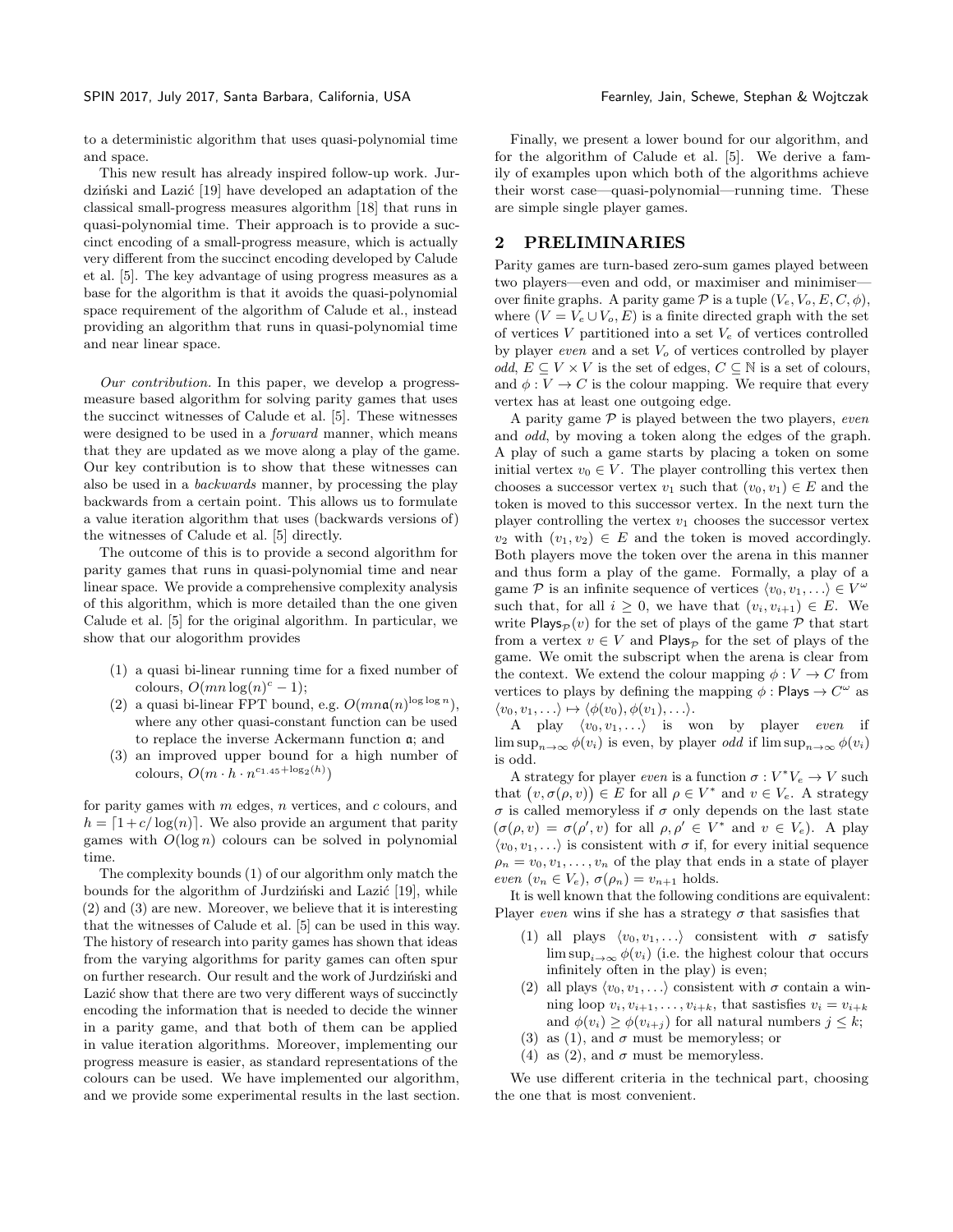### 3 QP ALGORITHMS

We discuss a variation of the algorithm of Calude et al. [\[5\]](#page-9-28).

In a nutshell, the algorithm keeps a data structure, the witnesses, that encodes the existence of sequences of "good" events. This intuitively qualifies them witnesses a measure of progress in the construction of a winning cycle. This intuition does not fully hold, as winning cycles are not normally identified immediately, but it gives a good intuition of the guarantees the data structure provides.

In  $\parallel$ , witnesses are used to track information in an alternating machine. As they are quite succinct (they have only logarithmically many entries in the number of vertices of the game, and each entry only requires lograthmic space in the number of colours), this entails the quasi-polynomial complexity.

We have made this data structure accessible for value iteration, using it in a similar way as classical progress measures. This requires a—simple—argument that witnesses can be used in a backward analysis of a run just as well as in a forward analysis. This, in turn, requires a twist in the updating rule that allows for rational decisions. For this, we equip the data structure with an order, and show that the same game is still won by the same player if the antagonist can increase the value in every step.

*i*-**Witnesses.** Let  $\rho = v_1, v_2, \ldots, v_m$  be a play of the parity game. An i-witness is a set of (not necessarily consecutive) positions of  $\rho$ 

 $p_1, p_2, p_3, \ldots, p_{2^i},$ 

of length exactly  $2^i$ , that satisfies the following properties:

- Position: Each  $p_i$  specifies a position in the playe  $\rho$ , so each  $p_j$  is an integer that satisfies  $1 \leq p_j \leq m$ .
- Order: The positions are ordered. So we have  $p_j < p_{j+1}$  for all  $j < 2^i$ .
- Evenness: All positions other than the final one are even. Formally, for all  $j < 2^i$  the colour  $\phi(v_{p_j})$ of the vertex in position  $p_j$  is even.
- Inner domination: The colour of every vertex between  $p_j$  and  $p_{j+1}$  is dominated by the colour of  $p_j$ , or the colour of  $p_{j+1}$ . Formally, for all  $j < 2^i$ , the largest colour of any vertex in the subsequence  $v_{p_j}, v_{(p_j)+1}, \ldots, v_{p_{(j+1)}}$  is less than or equal to max  $\{\phi(v_{p_j}), \phi(v_{p_{j+1}})\}.$
- Outer domination: The colour of  $p_{2i}$  is greater than or equal to the colour of every vertex that appears after  $p_{2i}$  in  $\rho$ . Formally, for all k in the range  $p_{2i} < k \leq m$ , we have that  $\phi(v_k) \leq \phi(v_{p_{2i}})$ .

**Witnesses.** We define  $C = C \cup \{\_ \}$  to be the set of colours augmented with the symbol. A *witness* is a sequence

$$
b_k, b_{k-1},\ldots, b_1, b_0,
$$

of length  $k + 1$ —we will later see that  $k = \lfloor \log_2(e) \rfloor$  is big enough, where  $e$  is the number of vertices with an even colour—where each element  $b_i \in C_i$ , and that satisfies the following properties.

Parity Games SPIN 2017, July 2017, Santa Barbara, California, USA

• Witnessing. There exists a family of  $i$ -witnesses, one for each element  $b_i$  with  $b_i \neq \dots$ . We refer to such an *i*-witness in the run  $\rho$ . We will refer to this witness as

$$
p_{i,1}, p_{i,2}, \ldots, p_{i,2^i}.
$$

- Dominating colour. For each  $b_j \neq b_j$ , we have that  $b_j = \phi(v_{p_{i,2}i})$ . In other words,  $b_j$  is the outer domination colour of the i-witness.
- Ordered sequences. The *i*-witness associated with  $b_i$  starts after j-witness associated with  $b_i$  whenever  $i < j.$  Formally, for all  $i$  and  $j$  with  $i < j,$  if  $b_i \neq \emptyset$ and  $b_j \neq A_j$ , then  $p_{j,2j} < p_{i,1}$ .

It should be noted that the  $i$ -witnesses associated with each position are not stored in the witness, but in order for a sequence to be a witness, the corresponding  $i$ -witnesses must exist.

Observe that the dominating colour property combined with the ordered sequences property imply that the colours in a witness are monotonically increasing, since each colour  $b_i$ (weakly) dominates all colours that appear afterwards in  $\rho$ .

Forwards and backwards witnesses. So far, we have described forwards witnesses. The main results of this paper will actually use *backwards* witnesses, which we now define. For each play  $\rho = v_1, v_2, \ldots, v_m$ , we define the reverse play  $\overleftarrow{\rho} = v_m, v_{m-1}, \ldots, v_1$ . A backwards witness is a witness for  $\overleftarrow{\rho}$ , or for an initial sequence of it.

Order on witnesses. We first introduce an order  $\succeq$  over the set  $C<sub>-</sub>$ , that captures the following requirements: even numbers are better than odd numbers, and all numbers are better than . Among the even numbers, higher numbers are better than smaller ones, while among the odd numbers, smaller numbers are better than higher numbers. Formally,  $b \succeq c$  if either  $c = 1$ ; or if c is odd and b is either odd and  $b \leq c$  holds, or b is even; or c is even and b is even and  $b \geq c$ holds.

Then, we define an order  $\supseteq$  over witnesses. This order compares two witnesses lexicographically, starting from  $b_k$ and working downwards, and for each individual position the entries are compared using  $\succeq$ . We also define a special witness won which is  $\supseteq$  than any other witness.

The value of a witness. An even chain of length  $m$  is a sequence of positions  $p_1 < p_2 < p_3 < \ldots < p_m$  (with  $0 \leq p_0$ ) and  $p_m \leq n$ ) in  $\rho$  that has the following properties:

- for all  $j \leq m$ , we have that  $\phi(v_{p_j})$  is even, and
- for all  $j < m$  the colours in the subsequence defined by  $p_j$  and  $p_{j+1}$  are less than or equal to  $\phi(p_j)$  or  $\phi(p_{j+1})$ . More formally, we have that all colours  $\phi(v_{p_j}), \phi(v_{(p_j)+1}), \ldots, \phi(v_{p_{(j+1)}})$  are less than or equal to max  $\{\phi(v_{p_j}), \phi(v_{p_{j+1}})\}.$

For each witness  $\mathbf{b} = b_k, b_{k-1}, \ldots, b_0$ , we define the function even(**b**, *i*) = 1 if  $b_i \neq$  \_ and  $b_i$  is even. Then we define the value of the witness **b** to be value(**b**) =  $\sum_{i=0}^{k} 2^i \cdot \text{even}(\mathbf{b}, i)$ . We can show that the value b corresponds to the length of an even chain in  $\rho$  that is witnessed by **b**.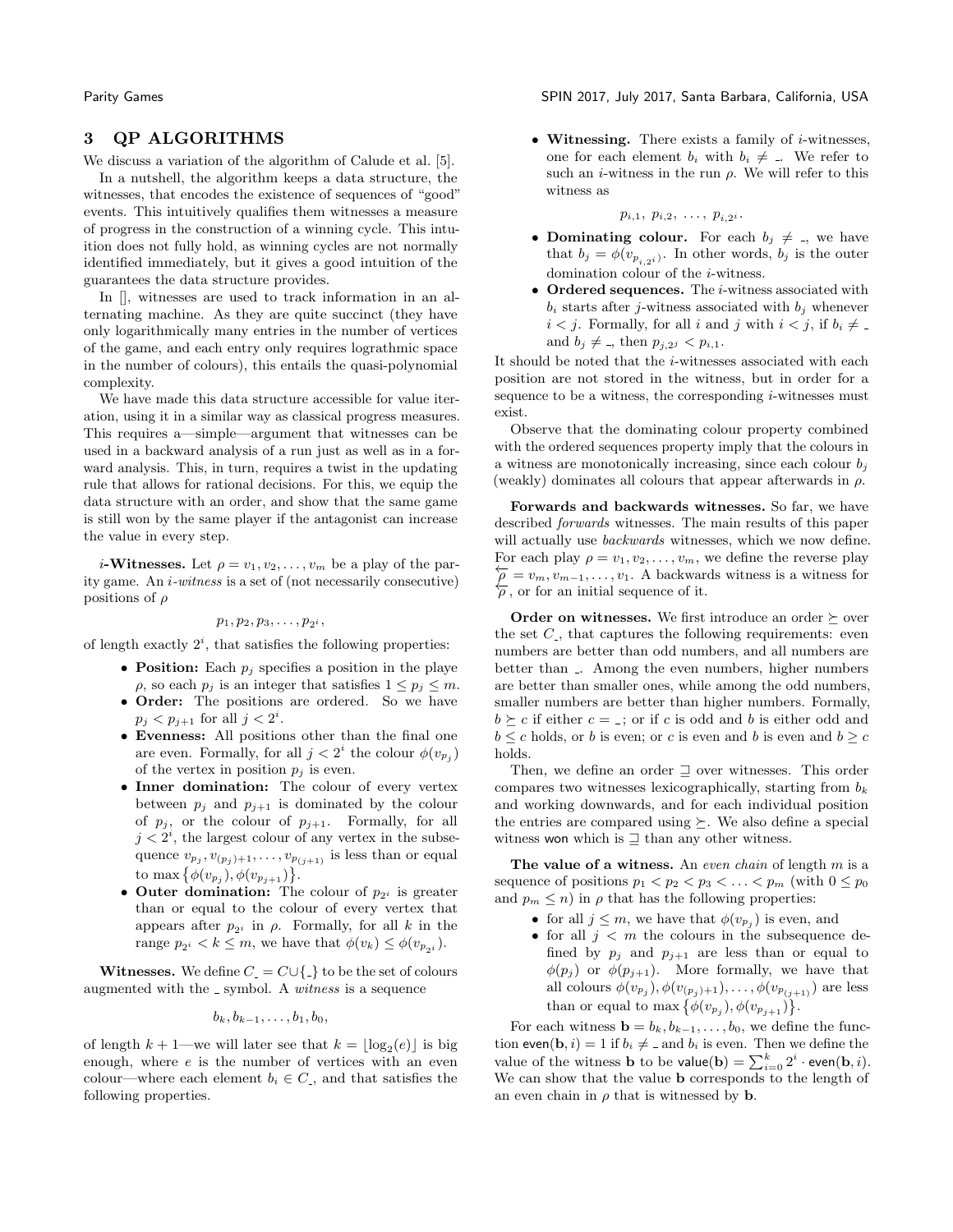LEMMA 3.1. If **b** is a (forward or backward) witness of  $\rho$ , then there is an even chain of length value(b, i) in  $\rho$ .

PROOF. Let i be an index such that even(b, i) = 1. By definition, the *i*-witness  $p_{i,1}, p_{i,2}, \ldots, p_{i,2i}$  is an even chain of length  $2^i$  in  $\rho$ . This holds irrespective of whether **b** is a forward or backward witness.

Then, given an index  $j > i$  such that even(b, j) = 1, observe that the outer domination property ensures that  $\phi(p_{i,2^i}) \geq \phi(v_l)$  for all l in the range  $p_{i,2^i} \leq l \leq p_{j,1}$ . So, when we concatenate the  $i$ -witness with the  $j$ -witness we still obtain an even chain. Thus,  $\rho$  must contain an even chain of length value(b, i).  $\square$ 

Let  $e = |\{v \in V : \phi(v) \text{ is even }\}|$  be the number of vertices with even colours in the game. Observe that, if we have an even chain whose length is strictly greater than  $e$ , then  $\rho$  must contain a cycle, since there must be a vertex with even colour that has been visited twice. Moreover, the largest priority on this cycle must be even, so this is a winning cycle for player even. Thus, for player even to win the parity game, it is sufficient for him to force a play that has a witness whose value is strictly greater than e.

Lemma 3.2. If player even can force the game to run through a sequence  $\rho$ , such that  $\rho$  has a (forwards or backwards) witness **b** and value(b) is greater than the number of vertices with even colour, then player even wins the parity game.

#### 3.1 Updating forward witnesses

We now show how forward witnesses can be constructed incrementally by processing the play one vertex at a time. Throughout this subsection, we will suppose that we have a play  $\rho = v_0, v_1, \ldots, v_m$ , and a new vertex  $v_{m+1}$  that we would like to append to  $\rho$  to create  $\rho'$ . We will use  $d = \phi(v_{m+1})$ to denote the colour of this new vertex. We will suppose that  $\mathbf{b} = b_k, b_{k-1}, \ldots, b_1, b_0$  is a witness for  $\rho$ , and we will construct a witness  $\mathbf{c} = c_k, c_{k-1}, \ldots, c_1, c_0$  for  $\rho'$ .

We present three lemmas that allow us to perform this task.

<span id="page-3-0"></span>LEMMA 3.3. Suppose that there exists an index  $j$  such that  $b_i$  is even for all  $i < j$ , and that  $b_i \geq d$  or  $b_i = -$  for all  $i > j$ . If we set  $c_i = b_i$  for all  $i > j$ ,  $c_j = d$ , and  $c_i = -$  for all  $i < j$ , then **c** is a witness for  $\rho'$ .

PROOF. For the indices  $i > j$ , observe that since  $b_i > j$  $d$ , the outer domination of the corresponding  $i$ -witnesses continues to hold. For the indices  $i < j$ , since we set  $c_i =$ there are no conditions that need to be satisfied.

To complete the proof, we must argue that there is a  $j$ witness that corresponds to  $c_j$ . This witness is obtained by concatenating the i-witnesses corresponding to the numbers  $b_i$  for  $i < j$ , and then adding the vertex  $v_{m+1}$  as the final position. This produces a sequence of length  $1+\sum_{i=0}^{j-1} 2^i = 2^j$ as required. Since all  $b_i$  with  $i < j$  were even, the evenness condition is satisfied. For inner domination, observe that the outer domination of each  $i$ -witness ensures that the gaps

between the concatenated sequences are inner dominated, and the fact that  $b_0$  dominates sequence  $v_{p_0,1}, \ldots, v_m$  ensures that the final subsequence is also dominated by  $b_0$  or  $d$ . Outer domination is trivial, since  $v_{m+1}$  is the last vertex in  $\rho'$ . So, we have constructed a j-witness for  $\rho'$ , and we have shown that **c** is a witness for  $\rho'$ .

Note that, differently from Calude et al. [\[5\]](#page-9-28), we also allow this operation to be performed in the case where d is odd.

LEMMA 3.4. Suppose that there exists an index  $j$  such that  $b_j \neq b_j$ , and, for all  $i > j$ , either  $b_i = c_j$  or  $b_i \geq d$  hold. Then setting  $c_i = b_i$  for all  $i > j$ , setting  $c_j = d$ , and setting  $c_i =$  for all  $i < j$  yields a witness for  $\rho'$ .

PROOF. For all  $i > j$ , we set  $c_i = b_i$ . Observe that this is valid, since  $b_i \geq d$ , and so the outer domination property continues to hold for the *i*-witness associated with  $b_i$ . For all  $i < j$ , we set  $c_i = j$ , and this is trivially valid, since this imposes no requirements upon  $\rho'$ .

To complete the proof, we must argue that setting  $c_i = d$ is valid. Observe that in  $\rho$ , the *j*-witness associated with  $b_j$ ends at a certain position  $p = p_{j,2}$ . We can create a new j-witness for  $\rho'$  by instead setting  $p_{j,2j} = m + 1$ , that is, we change the last position of the  $j$ -witness to point to the newly added vertex. Note that inner domination continues to hold, since  $d > b_i = \phi(v_p)$  and since  $v_p$  outer dominated  $\rho$ . All other properties trivially hold, and so **c** is a witness for  $\rho'$ . В последните поставите на селото на селото на селото на селото на селото на селото на селото на селото на се<br>Селото на селото на селото на селото на селото на селото на селото на селото на селото на селото на селото на

<span id="page-3-1"></span>LEMMA 3.5. Suppose that for all  $j \leq k$  either  $b_j = c$  or  $b_j \geq d$ . If we set  $c_i = b_i$  for all  $i \leq k$ , then **c** is a witness for  $\rho'$  .

PROOF. Since  $d \leq b_j$  for all j, the outer domination of every i-witness implied by b is not changed. Moreover, no other property of a witness is changed by the inclusion of  $v_{m+1}$ , so by setting **c** = **b** we obtain a witness for  $\rho'$  $\Box$ 

When we want to update a witness upon scanning another state  $v_{m+1}$ , we find the largest witness that (according to  $\Box$ ) can be obtained by applying Lemmas [3.3](#page-3-0) through [3.5.](#page-3-1) The largest such witness is quite easy to find: first, there are at most  $3k$  to check, but the rule is quite easily to update the leftmost position in a witness that can be updated.

For a given witness **b** and a vertex  $v_{m+1}$ , we denote with

- $ru(b, v_{m+1})$  the raw update of the witness to c, as obtained by the update rules described above.
- up(b,  $v_{m+1}$ ) is either ru(b,  $v_m$ ) if value(ru(b,  $v_{m+1}$ ))  $\leq e$  (where e is the number of vertices with even colour), or  $up(b, v_m) = won$ otherwise.

#### 4 BASIC UPDATE GAME

With these update rules, we define a forward and a backward basic update game. The game is played between player even and player odd. In these game, player even and odd produce a play of the game as usual: if the pebble is on a position of player even, then player even selects a successor, and if the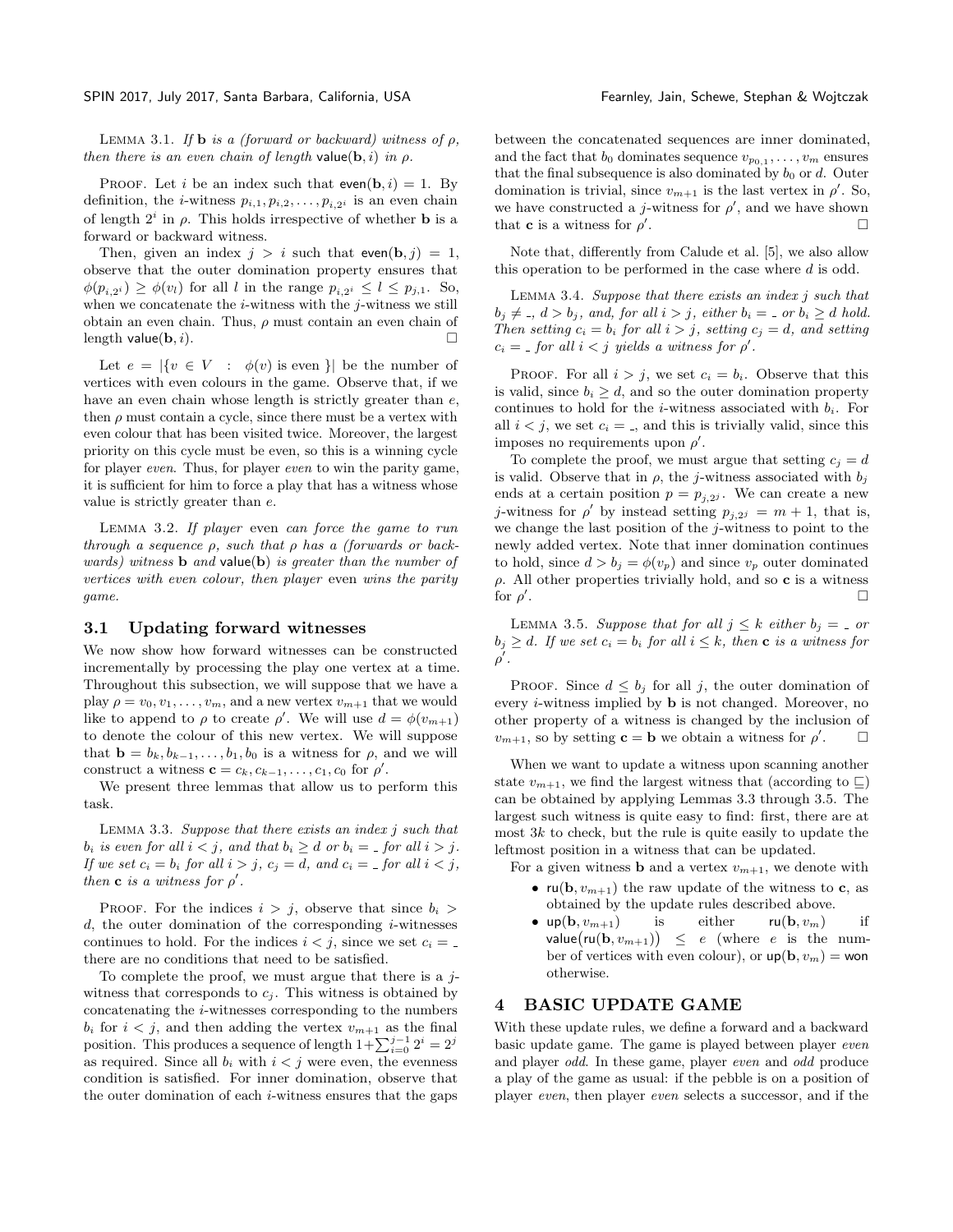pebble is on a position of player odd, then player odd selects a successor.

Player even can stop any time she likes and evaluate the game using  $\mathbf{b}_0 = 1, \ldots, 1$  as a starting point and the update rule  $\mathbf{b}_{i+1} = \mathsf{up}(\mathbf{b}_i, v_i)$ . For a forward game, she would process the partial play  $\rho^+ = v_0, v_1, v_2, \ldots, v_n$  from left to right, and for the backwards game she would process the partial play  $\rho^- = v_n, v_{n-1}, \ldots, v_0$ . In both cases, she has won if  $\mathbf{b}_{n+1} = \text{won}$ .

THEOREM 4.1. If player even has a strategy to win the (forward or backward) basic update game, then she has a strategy to win the parity game.

PROOF. By definition, we can only have  $\mathbf{b}_{n+1} = \mathbf{w}$  if at some point we created a witness whose value was more than the total number of even colours in the game. As we have argued, such a witness implies that a cycle has been created, and that the largest priority on the cycle is even. Since player even can achieve this no matter what player odd does, this implies that player even has a winning strategy for the parity game.

# 5 DATA-STRUCTURE AS PROGRESS MEASURE

Recall that there are two obstacles in implementing the algorithm of Calude et al. [\[5\]](#page-9-28) as a value iteration algorithm. The first (and minor) obstacle is that it uses forward witnesses, while value iteration naturally uses backward witnesses. We have already addressed this point by introducing the same measure for a backward analysis.

The second obstacle is the lack of an order over witnesses that is compatible with value iteration. While we have introduced an order in the previous sections, this order is not a natural order. In particular, it is not preserved under update, nor does it agree with the order over values. As a simple example consider the following two sequences:

•  $$ 

$$
\bullet \ \mathbf{c} = 9, 8, \dots
$$

While value(b) = 3 > value(c) = 2, c  $\exists$  b. In particular,  $c_2 \succ b_2$  and  $c_1 \succ b_1$  hold. Yet, when using the update rules when traversing a state with colour 6, b is updated to  $\mathbf{b}' = 6, \ldots, \ldots$ , while **c** is updated to  $\mathbf{c}' = 9, 8, 6$ . While  $\mathbf{c} \sqsupset \mathbf{b}$ held prior to the update,  $\mathbf{b}' \sqsupset \mathbf{c}'$  holds after the update. Value iteration, however, needs a natural order that will allow us to choose the successor with the higher value.

We overcome this problem by allowing the antagonist in our game, player odd, an extra move: prior to executing the update rule for a value b, player odd may increase the witness **b** in the  $\Box$  ordering. The corresponding *antagonistic update* is defined as follows.

$$
\mathsf{au}(\mathbf{b}, v) = \min_{\sqsubseteq} \{ \mathsf{up}(\mathbf{c}, v) \mid \mathbf{c} \sqsupseteq \mathbf{b} \}
$$

Obtaining  $\mathsf{au}(\mathbf{b}, v)$  is quite simple: only if  $\mathsf{up}(\mathbf{b}, v)$  must use Lemma [3.3,](#page-3-0) i.e. when it updates a position  $b_j$  with  $b_j =$ or  $b_j > \phi(v)$  while, for all  $i < j$ ,  $b_i$  is even. If there is a smaller position  $i < j$  such that increasing  $b_i$  by 2 creates a well formed witness, then we fix the smalles such  $i$ , and obtain c by setting  $c_h = b_h$  for all  $h > i$ ,  $c_i = b_i + 2$ , and  $c_h$  – for all  $h < i$ . (Otherwise we have = **b**.)

# 6 ANTAGONISTIC UPDATE GAME

The antagonistic update game is played like the basic update game, but uses the antagonistic update rule. I.e. player even and odd play out a play of the game as usual: if the pebble is on a position of player even, then player even selects a successor, and if the pebble is on a position of player *odd*, then player *odd* selects a successor.

Player even can stop any time she likes and evaluate the game using  $\mathbf{b}_0 = \dots$ , as a starting point and the update rule  $\mathbf{b}_{i+1} = \mathsf{au}(\mathbf{b}_i, v_i)$ . For a forward game, she would process the partial play  $\rho^+ = v_0, v_1, v_2, \ldots, v_n$  from left to right, and for the backwards game she would process the partial play  $\rho^- = v_n, v_{n-1}, \ldots, v_0$ . In both cases, she has won if  $\mathbf{b}_{n+1} = \mathsf{won}.$ 

THEOREM 6.1. If player even has a strategy to win the (forward or backward) antagonistic update game, then she has a strategy to win the parity game.

PROOF. We first look at the evaluation of a play  $\rho^+$  =  $v_0, v_1, v_2, \ldots, v_n$  or  $\rho^- = v_n, v_{n-1}, \ldots, v_0$  in a forward or backwards game, respectively. In an antagonistic game, this will lead to a sequence  $\mathbf{a}_0, \mathbf{a}_1, \ldots, \mathbf{a}_{n+1}$ , while it leads to a sequence  $\mathbf{b}_0, \mathbf{b}_1, \ldots, \mathbf{b}_{n+1}$  when using the basic update rule. We show by induction that  $\mathbf{b}_i \sqsupseteq \mathbf{a}_i$  holds.

For an induction basis,  $\mathbf{b}_0 = \mathbf{a}_0 = \dots$ , ...

For the induction step, if  $\mathbf{b}_i \sqsupseteq \mathbf{a}_i$ , then

$$
\mathbf{a}_{i+1} = \mathbf{a}\mathbf{u}(\mathbf{a}_i, v_i) = \min_{\substack{\rightrightarrows \\ \rightrightarrows}} \{ \mathbf{u}p(\mathbf{c}, v_i) \mid \mathbf{c} \sqsupseteq \mathbf{a}_i \}
$$

$$
\sqsubseteq \mathbf{u}p(\mathbf{a}_i, v_i)
$$

$$
\sqsubseteq^{IH} \mathbf{u}p(\mathbf{b}_i, v_i) = \mathbf{b}_{i+1}.
$$

Thus, when player even wins the (forward or backward) antagonistic update game, then she wins the (forward or backward) basic update game using the same strategy.  $\square$ 

It remains to show that, if player even has a strategy to win the parity games, then she has a strategy to win the antagonistic update game. For this, we will use the fact that she can, in this case, make sure that the highest number that occurs infinitely often on a run is even. We exploit this in two steps. We first introduce a  $\downarrow_x$  operator, for every even number  $x$ , that removes all but possibly one entry with numbers smaller than  $x$ , and adjust the one that possibly remains to  $x - 1$ . We then argue that, when there are no higher numbers than  $x$ , this value of the witnesses obtained after this operator are non-decreasing w.r.t.  $\exists$ , and increase strictly with every occurrence of x.

Formally we define, for a witness  $\mathbf{b} = b_k, b_{k-1}, \ldots, b_0$  and an even number  $x$ , the following.

- **b**  $\downarrow_x$  to be **b** if, for all  $i \leq k$ ,  $b_i = \bot$  or  $b_i \geq x$  holds.
- Otherwise, let  $i = \max\{i \leq k \mid b_i \neq \bot \text{ and } b_i < x\}.$ We define  $\mathbf{b} \downarrow_x = b'_k, b'_{k-1}, \ldots, b'_0$  with  $b'_j = b_j$  for all  $j > i$ ,  $b'_i = x - 1$ , and  $b'_j = -$  for all  $j < i$ .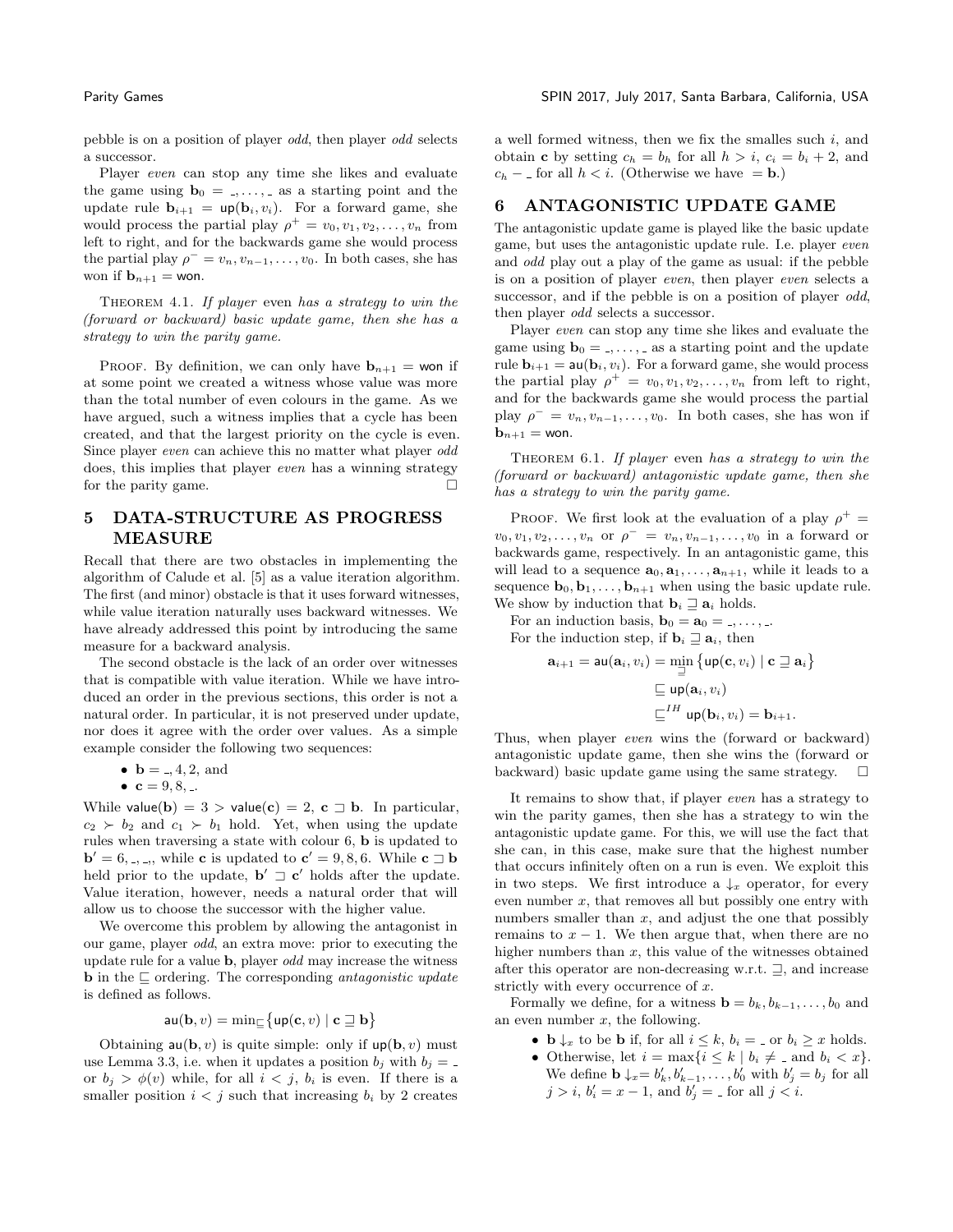<span id="page-5-0"></span>LEMMA 6.2. The  $\downarrow_x$  operator provides the following quarantees:

- (1)  $\mathbf{b} \sqsupset \mathbf{a} \Rightarrow \mathbf{b} \downarrow_x \sqsupseteq \mathbf{a} \downarrow_x$ (2)  $\phi(v) < x \Rightarrow \text{up}(\mathbf{b}, v) \downarrow_x \exists \mathbf{b} \downarrow_x$ (3)  $\phi(v) < x \Rightarrow \text{au}(\textbf{b}, v) \downarrow x \equiv \textbf{b} \downarrow x$ (4)  $\phi(v) = x \implies \text{up}(\mathbf{b}, v) \downarrow_x \exists \mathbf{b} \downarrow_x$
- (5)  $\phi(v) = x \Rightarrow \text{au}(\textbf{b}, v) \downarrow_x \exists \textbf{b} \downarrow_x$

PROOF. For (1), let  $i \leq k$  be the highest position with  $b_i \neq a_i$ , and thus with  $b_i \succ a_i$  (as  $\mathbf{b} \sqsupset \mathbf{a}$ ). If  $b_1 \succeq x$  or  $x + 1 \ge a_i$ , the claim follows immediately (and we have  $\mathbf{b} \downarrow_x \mathbf{a} \downarrow_x$ ). For the case  $x \succ b_i \succ a_i \succ x + 1$ , this position would be replaced by  $x - 1$  and all smaller positions by  $\Box$  by the  $\downarrow_x$  operator (and we have  $\mathbf{b} \downarrow_x = \mathbf{a} \downarrow_x$ ).

For (2), the highest position  $i \leq k$  for which  $\mathbf{a} = \text{up}(\mathbf{b}, v)$ and **b** differ (if any) satisfies  $a_i < x$  and  $b_i \prec x$  (the latter holds because otherwise  $v$  does not overwrite position  $i$  by this update rule). If  $b_i \prec x+1$ , then we get  $\textsf{up}(\textbf{b}, v) \downarrow_x \square \textbf{b} \downarrow_x$ ; otherwise we get  $up(b, v) \downarrow_x = b \downarrow_x$ .

 $(3)$  follows from  $(1)$  and  $(2)$ .

For (4),  $\mathbf{a} = \text{up}(\mathbf{b}, v)$  and **b** differ in some highest position  $i \leq k$ , and for that position,  $x = a_i \succ b_i$  holds. Thus,  $up(\mathbf{b}, v) \downarrow_x \exists \mathbf{b} \downarrow_x$ .

(5) follows with (1) and (4).  $\Box$ 

This almost immediately implies the correctness.

THEOREM 6.3. If player even can win the parity game from a position v, then she can win the (forward and backward) antagonistic update game from v.

PROOF. Player even can play such that the highest colour that occurs in a run infinitely many times is even. She can thus in particular play to make sure that, at some point in the run, an even colour  $x$  has occurred more often that the size of the image of  $\downarrow_x$  after the last occurrence of a priority higher than x. By Lemma [6.2,](#page-5-0) evaluating the forward or backward antagonistic update game at this point will lead to a win of player even.

These results directly provide the correctness of all four games described.

COROLLARY 6.4. Player even can win the forward and backward antagonistic and basic update game from a position v if, and only if, she can win the parity game from v.

# 7 VALUE ITERATION

The antagonistic update game offers a direct connection to value iteration. For value iteration, we use a progress measure, a function  $\iota: V \to \mathbb{W}$ , where W denotes the set of possible backwards witnesses. That is, a progress measure assigns a backwards witness to each vertex.

Let  $\mathbf{b}_v = \max_{\square} \{ \mathsf{au}(\iota(s), v) \mid (v, s) \in E \}$  for  $v \in V_e$  and  $\mathbf{b}_v = \min_{\mathbf{a}} \{ \mathsf{au}(\iota(s), v) \mid (v, s) \in E \}$  for  $v \in V_o$ . We say that ι can be lifted at v if  $ι(v) ⊂ b<sub>v</sub>$ . When *ι* is liftable at v, we define by  $\text{lift}(\iota, v)$  the function  $\iota'$  with  $\iota'(v) = \mathbf{b}_v$  and  $u'(v') = u(v')$  for all  $v' \neq v$ . We extend the lift operation

to every non-empty set  $V' \subseteq V$  of liftable positions, where  $u' = \text{lift}(u, V')$  updates all values  $v \in V'$  concurrently.

A progress measure is called consistent if it cannot be lifted at any vertex  $v \in V$ . The minimal consistent progress *measure*  $\iota_{\min}$  is the smallest (w.r.t. the partial order in the natural lattice defined by pointwise comparison) progress measure that satisfies

- for all  $v \in V_e$  that  $\iota(v) \sqsupseteq \max_{\sqsubset} {\mathsf{a}}\mathsf{u}(\iota(s), v) \mid (v, s) \in$  $E\}$ , and
- for all  $v \in V_o$  that  $\iota(v) \sqsupseteq \min_{\sqsubset} \{ \mathsf{au}(\iota(s), v) \mid (v, s) \in$  $E$ .

As  $au(b, v)$  is monotone in b by definition and the state space is finite, we get the following

LEMMA 7.1. The minimal consistent progress measure  $\iota_{\min}$ is well defined.

PROOF. First, a consistent progress measure always exists: the function that maps all states to won is a consistent progress measure.

Second if we have two consistent progress measures  $\iota$  and  $\iota'$ , then the pointwise minimum  $\iota'' : v \mapsto \min_{\mathcal{L}} {\{\iota(v), \iota'(v)\}}$  is a consistent progress measure. To see this, we assume w.l.o.g. that  $\iota(v) \sqsubseteq \iota'(v)$ .

For  $v \in V_e$  we get  $\iota''(v) = \iota(v) \supseteq \max_{\square} \{au(\iota(s), v) \mid$  $(v, s) \in E$   $\supseteq$  max<sub> $\sqsubset$ </sub> {au( $\iota''(s), v$ ) |  $(v, s) \in E$ }, using that  $\iota''(s) \sqsubseteq \iota(s)$  holds for all  $s \in V$ .

Likewise, we get for  $v \in V_o$  that  $\iota''(v) = \iota(v) \supseteq$  $\min_{\mathsf{m}} \{ \mathsf{au}(\iota(s), v) \mid (v, s) \in E \} \supseteq \min_{\mathsf{m}} \{ \mathsf{au}(\iota''(s), v) \mid (v, s) \in E \}$ E}, using again that  $\iota''(s) \sqsubseteq \iota(s)$  holds for all  $s \in V$ .

As the state space is finite, we get the minimal consistent progress measure as a pointwise minimum of all consistent progress measures.

Moreover, we can compute the minimal consistent progress measure by starting with the initial progress measure  $\iota_0$ , which maps all vertices to the minimal witness  $\ldots$ ,  $\ldots$ , and iteratively lifting.

<span id="page-5-1"></span>LEMMA 7.2. The minimal consistent progress measure  $\iota_{\min}$ can be obtained by any sequence of lift operations on liftable positions, starting from  $\iota_0$ .

PROOF. We show that, for any sequence  $\iota_0, \iota_1, \ldots, \iota_n$  of progress measures constructed by a sequence of lift operations, for all  $v \in V$ , and for all  $i \leq n$ ,  $\iota_i(v) \sqsubseteq \iota_{\min}(v)$  holds.

For the induction basis,  $\iota_0(v)$  is the minimal element for all  $v \in V$ , such that  $\iota_0(v) \sqsubseteq \iota_{\min}(v)$  holds trivially. For the induction step, let  $V_i \subseteq V$  be a set of liftable position for  $\iota_i$  and  $\iota_{i+1} = \text{lift}(\iota_i, V_i)$ . We now make the following case distinction.

- For  $v \in V_i \cap V_e$ , we have  $\iota_{i+1}(v) = \max_{\square} {\mathfrak{a}} u(\iota(s), v)$  $(v, s) \in E$   $\square_{IH}$  max $\square$ {au $(\iota_{\min}(s), v) \mid (v, s) \in E$ }  $\square$  $\iota_{\min}(v).$
- For  $v \in V_i \cap V_o$ , we have  $\iota_{i+1}(v) = \min_{\mathcal{I}} \{au(\iota(s), v) \mid$  $(v, s) \in E$   $\subseteq$   $I$ H  $min$   $\subseteq$   $\{au(\iota_{\min}(s), v) \mid (v, s) \in E\}$   $\subseteq$  $\iota_{\min}(v).$
- For  $v \notin V_i$ , we have  $\iota_{i+1}(v) = \iota_i(v) \sqsubseteq_{IH} \iota_{\min}(v)$ .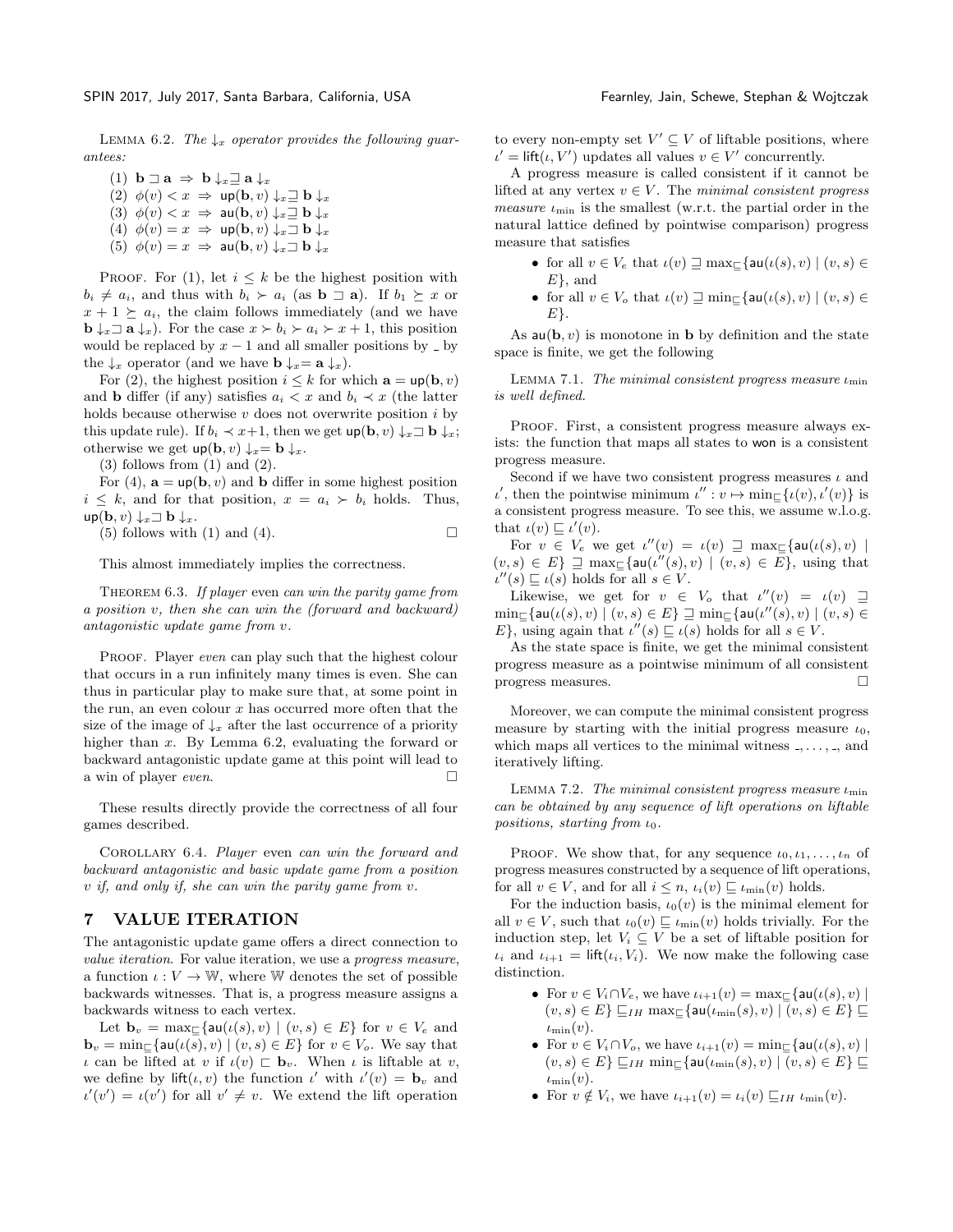This closes the induction step.

While we have proven that the value of the progress measures cannot surpass the value of  $\iota_{\min}$  at any vertex, each liftable progress measure  $\iota_i$  is succeeded by a progress measure  $\iota_{i+1}$ , which is nowhere smaller, and strictly increasing for some vertices. Thus, this sequence terminates eventually by reaching a non-liftable progress measure. But non-liftable progress measures are consistent.

Thus, we eventually reach a consistent progress measure  $\iota_n$  which is pointwise no larger than  $\iota_{\min}$ ; i.e. we eventually reach  $\iota_{\min}$ .

It is simple to get from establishing that  $\iota_{\min}(v) = \text{won}$ holds to a winning strategy of player even in the antagonistic update game.

LEMMA 7.3. If  $\iota_{\min}(v) =$  won, then player even has a strategy to win the antagonistic update game when starting from v.

PROOF. We can construct the strategy in the following way: starting in state  $v_n = v$ , where *n* is the length of the play we will create, player even selects for a state  $v_i \in V_e$  with  $i > 0$  a successor  $v_{i-1}$  such that  $\iota_i(v_i) \sqsubseteq \text{au}(\iota_{i-1}(v_{i-1}), v_i)$ . Note that such a successor must always exist. Note also that, if  $v_i \in V_o$  with  $i > 0$ , then  $\iota_i(v_i) \sqsubseteq \mathsf{au}(\iota_{i-1}(v_{i-1}), v_i)$  holds for all successors  $v_{i-1}$  of  $v_i$  by definition.

Assume that player even selects a successor from her vertices as described above, and  $v_n, v_{n-1}, \ldots, v_0$  is a play created this way. Let  $\mathbf{b}_0 = 1, \ldots, 1$  be the minimal element of W, and  $\mathbf{b}_{i+1} = \mathsf{au}(\mathbf{b}_i, v_{i+1})$ . Then we show by induction that  $\mathbf{b}_i \sqsupseteq \iota_i(v_i)$ .

For the induction basis, we have  $\mathbf{b}_0 = \iota_0(v_0)$  by definition. For the induction step, we have  $\iota_{i+1}(v_{i+1}) \sqsubseteq \mathsf{au}(\iota_i, v_{i+1}) \sqsubseteq^{IH}$  $au(**b**<sub>i</sub>, *v*<sub>i+1</sub>) = **b**<sub>i+1</sub>.$ 

Thus, we get  $\mathbf{b}_n \sqsupseteq \iota_n(v_n) = \text{won}$ , and player even wins the antagonistic update game.

At the same time, player even cannot win from any vertex v with  $\iota_{\min}(v) \neq \text{won}$ , and  $\iota_{\min}$  provides a witness strategy for player odd for this.

LEMMA 7.4. Player even cannot win from any vertex  $v$ with  $\iota_{\min}(v) \neq \text{won}, \text{ and } \iota_{\min}$  provides a witness strategy for player odd.

PROOF. We recall that the construction of  $\iota_{\min}$  by Lemma [7.2](#page-5-1) provides

- $\bullet \ \ _{{\rm {\it min}}}(v) \sqsubseteq {\rm max}_{\sqsubseteq}\{ {\sf au}(\iota_{\rm min}(s), v) \ | \ (v, s) \in E\}$  for  $v \in$ Ve, and
- $\iota_{\min}(v) \sqsubseteq \min_{\mathcal{L}}\{au(\iota_{\min}(s), v) \mid (v, s) \in E\}$  for  $v \in$  $V_{o}$ .

The latter provides the existence of some particular successor s of v with  $\iota_{\min}(v) \sqsubseteq \mathsf{au}(\iota_{\min}(s), v)$ . The witness strategy of player odd is to always choose such a vertex.

Let  $\rho = v_n, v_{n-1}, v_{n-2}, \ldots, v_1$  be a sequence obtained by any strategy of player even from a starting vertex  $v_n$  with  $u_{\min}(v_n) \neq \text{won}$ , such that player *even* chooses to evaluate the backward antagonistic update game after  $\rho$ , and  $\rho$ ,  $v_0$  and extension in line with the strategy of player odd.

We first observe that  $\iota_{\min}(v_{i+1}) \sqsubseteq \mathsf{au}(\iota_{\min}(v_i), v_{i+1})$  holds for all  $i \leq n$ , either by the choice of the successor of  $v_{i+1}$  of player *odd* if  $v_{i+1} \in V_o$ , or by  $\iota_{\min}(v_{i+1}) \subseteq$  $\max_{\sqsubseteq} \{ \mathsf{au}(\iota_{\min}(s), v_{i+1}) \mid (v_{i+1}, s) \in E \} \sqsubseteq \mathsf{au}(\iota_{\min}(v_i), v_{i+1})$ if  $v_{i+1} \in V_e$ . With  $\iota_{\min}(v_n) \neq \text{won}$ , this provides  $\iota_{\min}(v_i) \neq$ won for all  $i \leq n$ .

Let  $\mathbf{b}_0 = 1, \ldots, 1$  be the minimal element of W, and  $\mathbf{b}_{i+1} =$  $\mathbf{a}u(\mathbf{b}_i, v_{i+1})$ . Then  $\mathbf{b}_0 \sqsubseteq \iota_{\min}(v_0)$ , and the monotonicity of au in the first element inductively provides  $\mathbf{b}_i \sqsubseteq \iota_{\min}(v_i)$  for all  $i \leq n$ . Thus  $\mathbf{b}_n \neq \mathbf{w}$ on, and player *even* loses the update game.

# 8 COMPLEXITY

We use natural representation for the set of colours as integers written in binary, encoding the  $\overline{\ }$  as 0. The first observation is that the number of individual lift operations is, for each vertex, limited to |W|.

Lemma 8.1. For each vertex the number of lift operations is restricted to |W|. The overall number of lift operations is restricted to  $|V| \cdot |W|$ . The number of lift operations an edge (or: source or target vertex of an edge, respectively) is involved in is restricted to |W|. Summing up over all edges and over the number of lift operations their target or source vertex is involved in amounts to  $O(|E| \cdot |W|)$ .

A simple implementation can track, for each vertex, the information which position in the witness is the next one that would need to be updated to trigger a lift along an edge, and, using a binary representation in line with  $\succeq$ , which bit in the representation of this position has to change to consider triggering an update. (Intuitively the most significant bit that separates the current value from the next value that would trigger an update.)

Obviously, the most expensive path to  $\iota_{\min}$  is for each position to go through all values of |W| in this case. But in this case, tracking the information mentioned in the previous section reduces the average cost of an update to  $O(1)$ . The information that we store for this is, for each vertex, the current witness that represents its current value before and after executing the antagonistic update, and the next value that would lead to a lift operation on the antagonistic value.

For each incoming edge, the position and bit that need to be increased to trigger the next lift operation for this vertex are also stored.

<span id="page-6-0"></span>THEOREM 8.2. For a parity game with n vertices and m edges, the algorithm can be implemented to run in  $O(m \cdot |W|)$ time and  $O(n \cdot \log |\mathbb{W}| + m \log \log |\mathbb{W}|)$  space.

Note that the log log |W| information per edge is only required to allow for a discounted update cost of  $O(1)$ . It can be traded for a log |W| increase in the running time. This leaves the estimation of |W|.

To improve the complexity especially in the relevant lower range of colours, we first look into reducing the size of W, and then look into keeping the discounted update complexity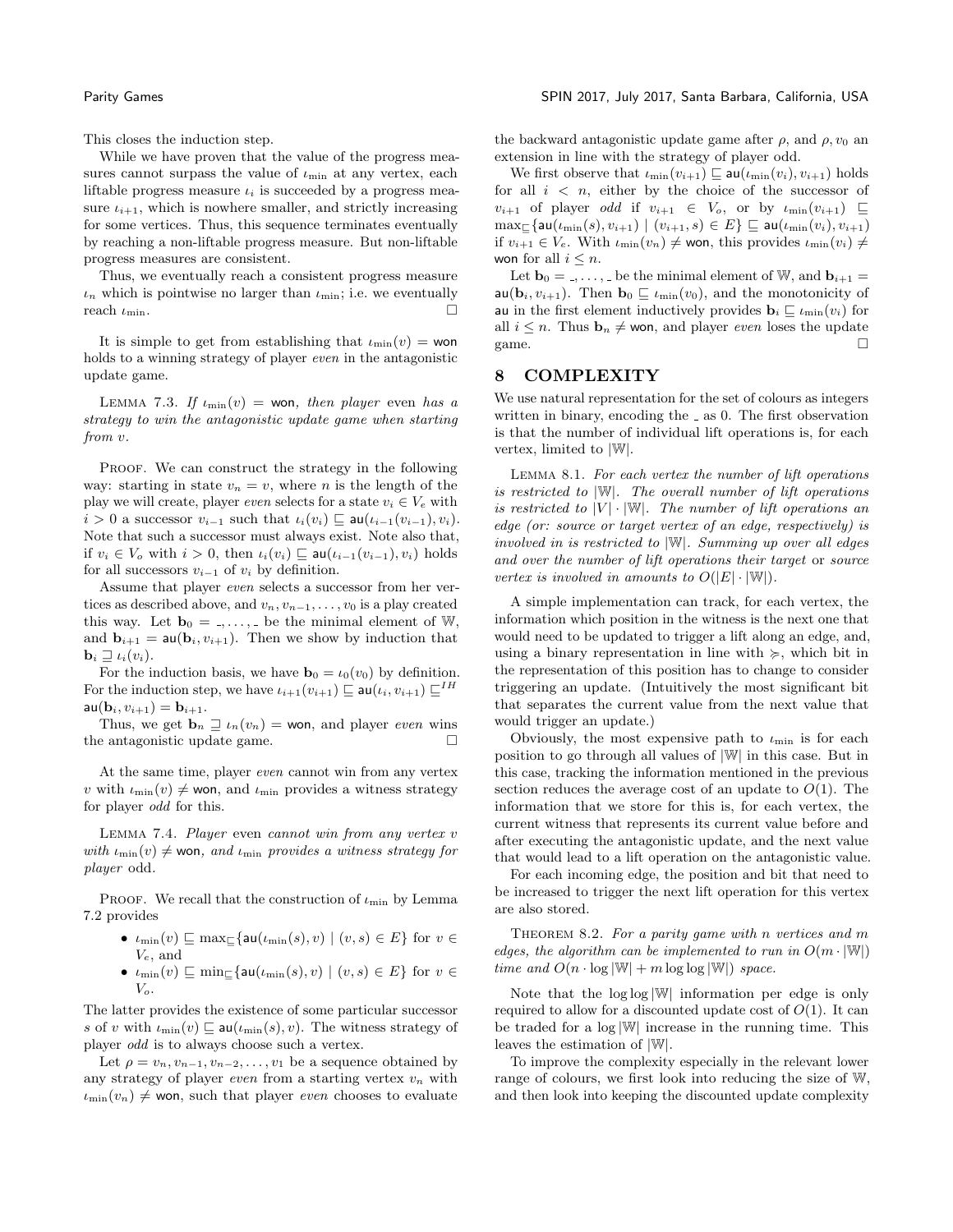low. We make three observations that can be used to reduce the size of W; they can be integrated in the overall proof, starting with the raw and basic update steps.

The first observation is that, if the highest colour is the odd colour  $o_{\text{max}}$ , then we do not need to represent this colour: if  $\phi(v) = o$  and  $\mathbf{b} \neq \mathbf{w}$  on, then  $\mathbf{up}(\mathbf{b}, v)$  contains only  $\Box$  and  $o_{\text{max}}$  entries. Moreover,  $\overline{a}$  and  $o_{\text{max}}$  entries behave in exactly the same way. This is not surprising:  $o_{\text{max}}$  is the most powerful colour, and a state with colour  $o_{\text{max}}$  cannot occur on a winning cycle.

The second observation is that, if the lowest colour is the odd colour  $o_{\min}$ , then we can ignore it during all update steps without violating the correctness arguments. (In fact, this colour cannot occur at all when using the update rules suggested in Calude et al. [\[5\]](#page-9-28).)

Finally, we observe that, for the least relevant entry  $b_0$  of an witness  $\mathbf b$ , it does not matter if this entry contains  $\lrcorner$  or an odd value. We can therefore simply not use odd values at this position. (Using the third observation has no impact on the complexity of the problem, but still approximately halves the size of W, and is therefore useful in practice.)

We call the number of different colours, not counting the maximal and minimal colour if they are odd, the number  $r$ of relevant colours.

Lemma 8.3. For a parity game with r relevant colours and e vertices with even colour, and thus with length  $l = \lceil \log_2(e +$ 1)] of the witnesses,  $|\mathbb{W}| \leq 1 + \sum_{i=0}^{l}$  $\begin{pmatrix} l \\ l \end{pmatrix}$ i ).  $\binom{i+r-1}{r}$  $r-1$ .

PROOF. The 1 refers to the dedicated value won. For the other witnesses, the values can be by considering the number  $i$  of integer entries. For  $i$  integer entries, there are  $\begin{pmatrix} l \\ l \end{pmatrix}$ i different positions in the witnesses that could hold these  $i$  integer values. Fixing these positions, there are  $\int i + r - 1$  $r-1$  ways to assign non-increasing values from the range of relevant colours. (E.g. these can be represented by a sequence of i white balls and  $r-1$  black balls. The number of white balls prior to the first black ball is the number of positions assigned the highest relevant colour, the number of white balls between the first and second black ball is the number of positions assigned the next lower colour, etc.)  $\Box$ 

This allows for two easy estimations of the size of |W|: If the number  $c$  of colours is small (especially if  $c$  is constant), then we can use the coarse estimate  $|\mathbb{W}| \in O(l \cdot$  $\int l + r - 1$  $\binom{r-1}{l}$ .

In particular, we get the following complexity for a constant number of colours.

<span id="page-7-0"></span>THEOREM 8.4. A parity game with  $r$  relevant colours,  $n$ vertices, m edges, and e vertices with even colour can be solved in time  $O(e \cdot m \cdot (\log(e) + r)^{r-1}/(r-1)!)$  and space  $O(n \cdot \log(e) \cdot \log(r) + m \cdot \log(\log(e) \cdot \log(r)))$ .

We use that the length  $l = \lceil \log_2(e + 1) \rceil$  of the witnesses is logarithmic in e.

This also provides us with a strong fixed parameter tractability result: when we fix the number of colours to some constant c, we maintain a quasi bi-linear complexity in the number of edges and the number of vertices. If we fix, e.g., a monotonously growing quasi constant function qc (like the inverse Ackermann function), then Theorem [8.4](#page-7-0) shows that, as soon  $\mathsf{qc}(n) \geq c$ , and thus almost everywhere and in particular in the limit, have  $(l+r)^{r-1}/(r-1)! \leq (\log_2 n)^{\mathsf{qc}(n)}$ , or  $(l + r)^{r-1}/(r-1)! \le \mathsf{qc}(n)^{\log_2(\log_2(n))}$  if  $\log_2(\mathsf{qc}(n) \ge c)$ .

Corollary 8.5. Parity games are fixed parameter tractable, using the number of colours as their parameter, with complexity  $O(m \cdot n \cdot \textsf{qc}(n)^{\log \log n})$  for an arbirary quasi constant  $qc$ , where  $m$  is the number of edges and  $n$  is the number of states.

For a "high" number of coulours, we can improve the estimation: if  $r \geq l^2$ , then the case  $i = l$  dominates the overall cost, such that  $|\mathbb{W}| \in O\left( \left( \begin{array}{cc} l+r-1 \\ l \end{array} \right) \right)$ .

THEOREM 8.6. For a parity game with r relevant colours, m edges, and e vertices with even colour, and thus length  $l = \lceil \log_2(e + 1) \rceil$  of the witnesses, and  $h = \lceil 1 + \frac{r-1}{l} \rceil$ , one can solve the parity game in time  $O(m \cdot h \cdot e^{1+c_1 \cdot 45 + \log_2(h)})$ , and in time  $O(m \cdot h \cdot e^{c_{1.45} + \log_2(h)})$  if  $r > l^2$ .

We use the constant  $c_{1.45} = \lim_{h \to \infty} \log_2(1 + 1/h) \cdot h =$  $\log_2 e$  < 1.45, where  $e \approx 2.718$  is the Euler number; using that  $(1 + 1/h)^h < e$  and thus  $\log_2(1 + 1/h) \cdot h < c_{1.45}$  holds for all  $h \in \mathbb{N}$ .

PROOF. To estimate W, we again start with analysing the size of  $\binom{l+r-1}{l}$ l  $\setminus$ .

We note that  $l + r - 1 \leq h \cdot l$ , such that we can estimate this value by drawing l out of  $h \cdot l$ .

The number of all ways to choose  $l = \lceil \log(e+1) \rceil$  out of  $h \cdot l$ numbers can, by the Wikipedia page on binomial coefficients and the inequality using the entropy in there (also can be found in [\[28\]](#page-9-30)), be bounded by

$$
2^{(\log_2(e)+1)\cdot h\cdot((1/h)\cdot \log_2(h) + ((h-1)/h)\cdot \log_2(h/(h-1)))}
$$
\n
$$
= 2^{(\log_2(e)+1)\cdot (\log_2(h) + \log_2(1+1/(h-1))\cdot (h-1))}
$$
\n
$$
= (2e)^{\log_2(h) + (\log_2(1+1/(h-1)))\cdot (h-1))}
$$
\n
$$
\leq (2e)^{c_{1.45} + \log_2(h)} \in O\big(h \cdot e^{c_{1.45} + \log_2(h)}\big).
$$

The estimation uses that  $\log(1+1/(h-1))\cdot(h-1) < c_{1.45}$ holds for all  $h \in \mathbb{N}$ .

Theorem [8.2](#page-6-0) now provides  $O(m \cdot h \cdot e^{1+c_{1.45}+\log_2(h)})$  time bound. If the number of colours is high  $(r > l^2)$ , then we observe that  $|\mathbb{W}| \leq 1 + \sum_{i=0}^{l} \begin{pmatrix} l \\ i \end{pmatrix}$ i ).  $\binom{i+r-1}{i}$ i ∈  $O\Bigl( \Bigl( \begin{array}{cc} l+r-1 \\ l \end{array} \Bigr) \Bigr)$  holds, as the sum is dominated by  $\Bigl( \begin{array}{cc} l & \\ l & \end{array} \Bigr)$ l  $\big)$  .  $\int l + r - 1$ l ). This allows for the second estimate  $O(m \cdot h \cdot$  $e^{c_1 a_5 + \log_2(h)}$  of the running time when  $r > l^2$  holds.  $\square$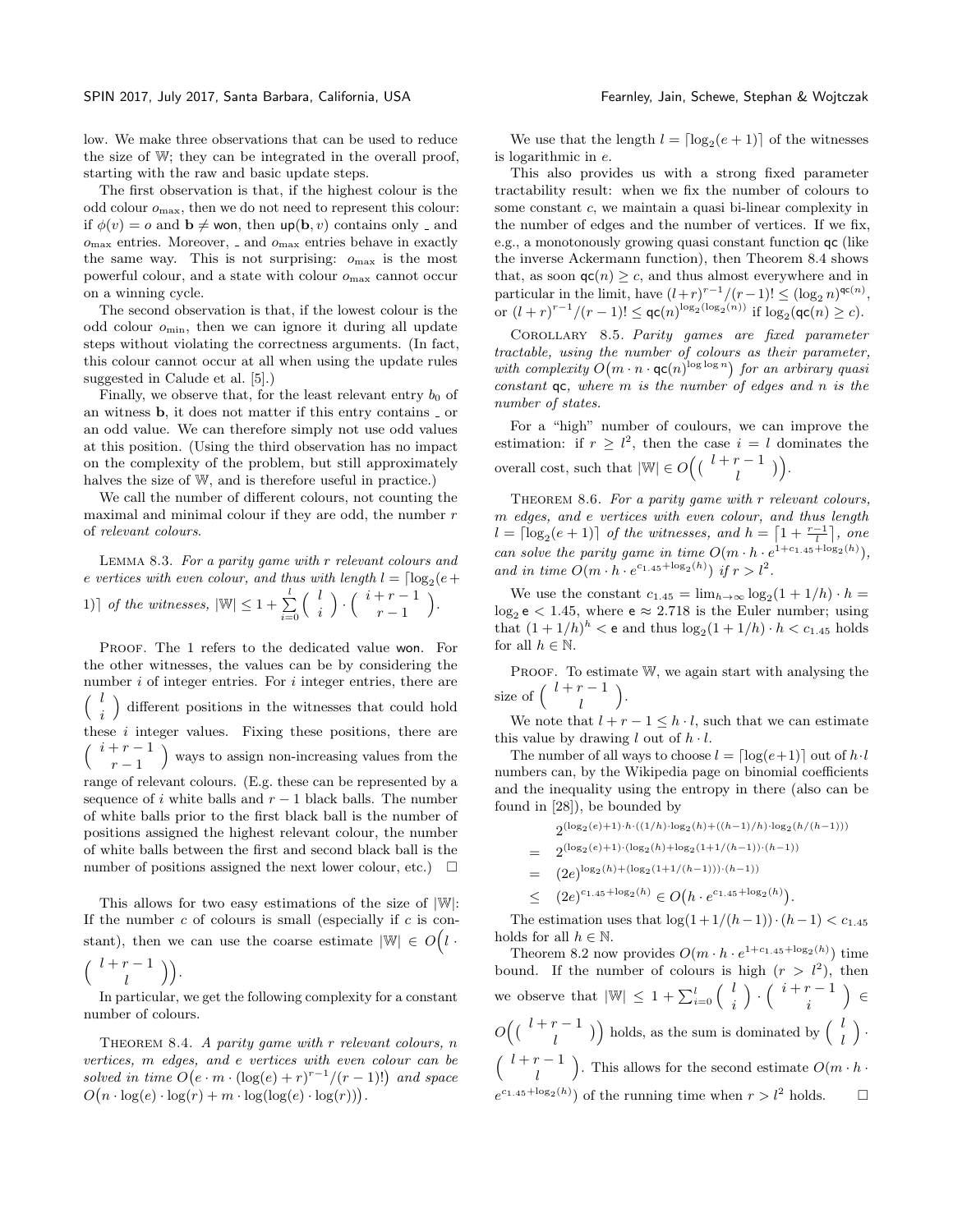This allows for identifying a class of parity games that can be solved in polynomial time.

Corollary 8.7. Parity games where the number c of colours is logarithmically bounded by the number e of vertices with even colour  $(c \in O(\log e))$  can be solved in polynomial time.

### 9 LOWER BOUNDS

Here an example for 'the basic update game from [\[5\]](#page-9-28) is slow'. (Recall that these original rules restrict the use of Lemma [3.3](#page-3-0) to even colours. Adjusting the example is not hard, but effectively disallows to make effective use of  $b_0$ .)

The example is a single player game, which is drawn best as a ring. In this example, the losing player, player odd can draw out his loss. The vertices of the game have name and colour  $1, \ldots, 2n$ . They are all owned by player *odd*. There is always an edge to the next vertex (in the modulo ring). Additionally, there is an edge back to 1 from all vertices with even name (and colour).

Obviously, all runs are winning for player even. We show how player odd can, when starting in vertex 1, produce a play, such that forward updates produce all witnesses that use only  $\lrcorner$  and even numbers.

We first observe that every value  $2i-1$  is overwritten after the next move in a play by  $2i$  in a witness **b**.

The strategy of player odd to create a long path is simple. We consider three cases.

If, in the current witness  $\mathbf{b} = b_k, \ldots, b_0$ , we have  $b_0 = 0$ , then player *odd* moves the token to a position  $2i < 2n$ . Obviously, when  $b_0 = 1$ , then moving to 1, and thus next to 2, results in the next larger witness without odd entries than b.

If  $b_0 \neq b_0$ , then we have that  $b_0 = 2i$ , and **b** has no smaller entries than 2i. If all of these entries are consecutively on the right of b, then we obtain the next larger witness without odd entries than **b** by going through  $2i + 1$  to  $2i + 2$ . Player odd therefore chooses to continue by moving the token to vertex  $2i + 1$  in this case.

Otherwise, there is a rightmost  $b_j = 0$ , such that right of it are only entries 2i (for all  $h < j$ ,  $b_h = 2i$ ), and there is also a 2*i* value to the left (for some  $h > j$   $b_h = 2i$ ). Then the next larger witness without odd entries than b is obtained by replacing  $b_i$  by 2 and all entries to its right by  $\ldots$ . This can be obtained by going to vertex 1 and, subsequently, to vertex 2. Player odd therefore chooses to continue by moving the token to vertex 1 in this case.

# 10 IMPLEMENTATION

We implemented our algorithm in  $C++$  and tested its performance on Mac OS X with 1.7 GHz Intel Core i5 CPU and 4 GB of RAM. We then compared it with the small progress measure algorithm [\[18\]](#page-9-5), Zielonka's recursive algorithm [\[37\]](#page-9-14) and the classic strategy improvement algorithm [\[35\]](#page-9-13) all implemented in PGSolver [\[15\]](#page-9-31). We tested their performance, with timeout set to two minutes, on around 250 different



Figure 1: The lower bound example for  $n = 2$ .

parity games of various sizes generated using PGSolver. These examples include the following classes.

- Friedmann's trap examples [\[12\]](#page-9-32), which show exponential lower bound for the classic strategy improvement algorithm;
- random parity games of sizes, s, ranging from 100 to 10000 that were generated using PGSOLVER's command steadygame  $s$  2 4 3 5 6 (for each  $s$  we generated ten instances);
- recursive ladder construction [\[13\]](#page-9-33) generated using PGSOLVER's command recursiveladder.

PGSolver implements several optimisation steps before the algorithm of choice is invoked. These include SCC decomposition, detection of special cases, priority compression, and priority propagation as described in [\[15\]](#page-9-31). To illustrate this, the small progress measures algorithm in PGSolver was able to solve all Friedmann's trap examples in 0.01 second when using these optimisations. However, without these optimisation, it failed to terminate within the set timeout of two minutes. As our aim was to compare different algorithms and not the heuristics or preprocessing steps involved, we invoked PGSolver with options "-dgo -dsd -dlo -dsg" to switch off some of these optimisation steps. We believe this gives a better and fair picture of the relative performance of these algorithms. Some of these optimisation are embedded in the algorithms themselves and cannot be switched off. For example, the small progress measure algorithm starts off with the computation of maximal values that may ever need to be considered [\[15\]](#page-9-31). In future, we plan to include these optimisation preprocessing techniques into our tool as well.

The more interesting results of our tests are presented in Table [1.](#page-9-34) As expected, our algorithm is outperformed by strategy improvement and recursive algorithm on randomly generated examples. Our algorithm is very fast on Friedmann's trap examples, because player odd wins from all nodes and a fixed point is reached very quickly using a small number of entries in the witnesses. An example of this behaviour can be seen in Figure [2](#page-10-1) in the appendix. Finally, we tested the algorithms on the recursive ladder construction, which is a class of examples for which the recursive algorithm runs in exponential time. As expected, the small progress measure and the recursive algorithm fail to terminate for examples as small as 250 nodes. Our algorithm as well as the classic strategy improvement solved these instances very quickly. In conclusion, our algorithm complements quite well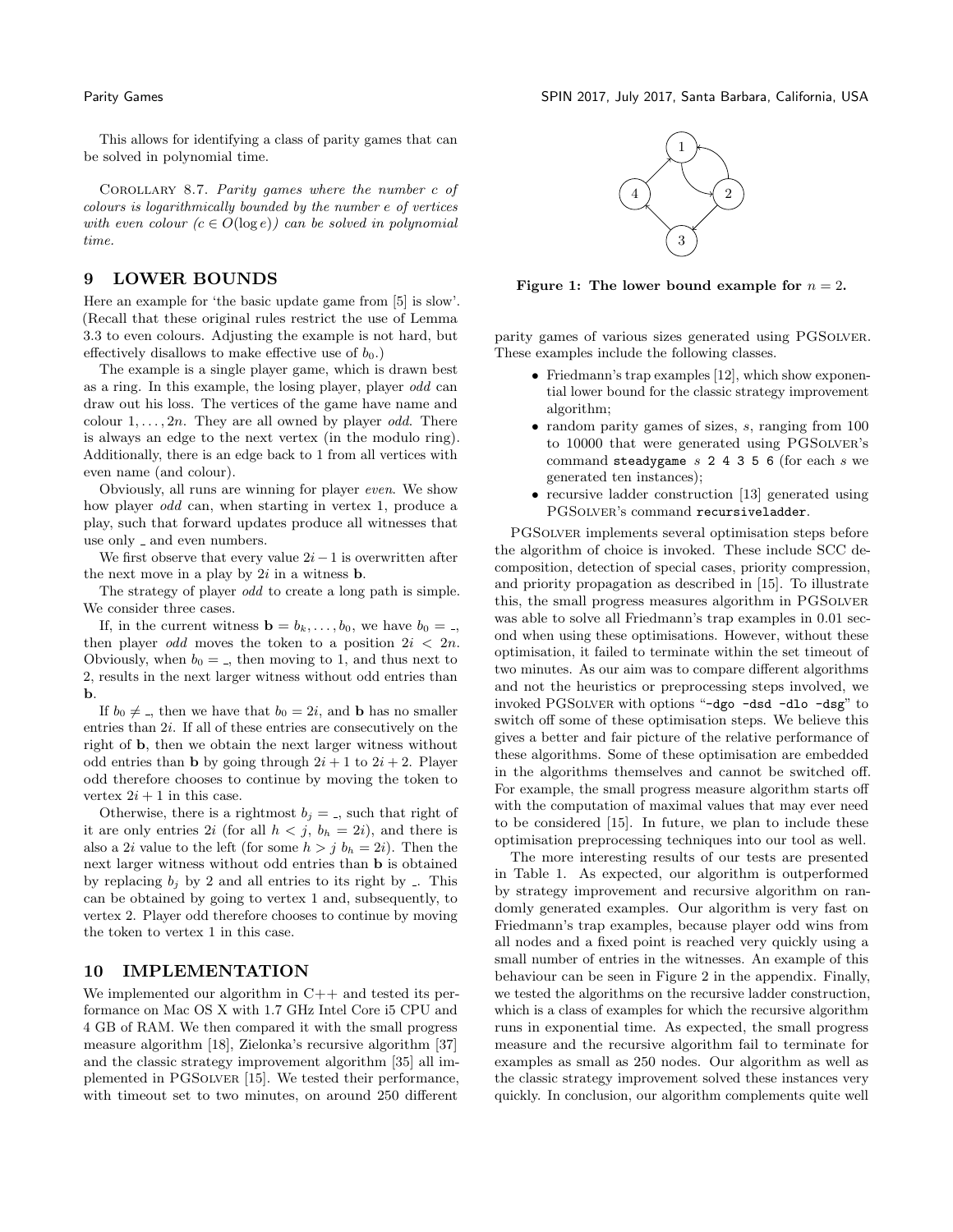SPIN 2017, July 2017, Santa Barbara, California, USA Fearnley, Jain, Schewe, Stephan & Wojtczak

<span id="page-9-34"></span>

| Example    |       | Nodes Colours | OPT         | <b>SPM</b> | <b>REC</b>                               | CSI          |
|------------|-------|---------------|-------------|------------|------------------------------------------|--------------|
| steadygame | 1000  | 1000          | (0.37; 1.6) |            | $(1.3; -)$ $(0.01; 0.02)$ $(0.13; 0.28)$ |              |
| steadygame | 5000  | 5000          | (12; 88)    | $(32; -)$  | $(0.04; 0.07)$ $(1.07; 1.84)$            |              |
| steadygame | 10000 | 10000         | $(80; -)$   |            | (0.1; 0.43)                              | (2.86; 13.4) |
| Ftrap      | 77    | 66            | 0.01        |            | 0.01                                     | 0.26         |
| Ftrap      | 230   | 118           | 0.01        |            | 0.01                                     | 21.66        |
| Ftrap      | 377   | 156           | 0.01        |            | 0.01                                     |              |
| ladder     | 250   | 152           | 0.01        |            |                                          | 0.01         |
| ladder     | 10000 | 6002          | 0.21        |            |                                          | 0.01         |
|            |       |               |             |            |                                          |              |

Table 1: Running times (in seconds) of the four algorithms tested: quasi-polynomial time algorithm presented in this paper (QPT), small progress measure (SPM), Zielonka's recursive algorithm (REC), and the classic strategy improvement (CSI). Entry " $-$ " means that the algorithm did not terminate within the set timeout of two minutes. For the steadygame examples we state the lower and upper bound of the measured execution time as (lower value; upper value). Ftrap stands for Friedmann's trap.

the existing well-established algorithms for parity games and can be faster than any of them depending on the class of examples being considered.

The implementation of our algorithm along with all the examples that we used in this comparison are available at [https://cgi.csc.liv.ac.uk/](https://cgi.csc.liv.ac.uk/~dominik/parity/)∼dominik/parity/.

#### REFERENCES

- <span id="page-9-15"></span>[1] Rajeev Alur, Thomas A. Henzinger, and Orna Kupferman. 2002. Alternating-time temporal logic. J. ACM 49, 5 (2002), 672–713.
- <span id="page-9-0"></span>Dietmar Berwanger, Anuj Dawar, Paul Hunter, and Stephan Kreutzer. 2006. DAG-width and parity games. In Proc. of STACS. Springer-Verlag, 524–436.
- [3] Henrik Björklund and Sergei Vorobyov. 2007. A combinatorial strongly subexponential strategy improvement algorithm for mean payoff games. Discrete Appl. Math. 155, 2 (2007), 210–229. DOI: <http://dx.doi.org/10.1016/j.dam.2006.04.029>
- [4] A. Browne, E. M. Clarke, S. Jha, D. E. Long, and W. Marrero. 1997. An improved algorithm for the evaluation of fixpoint expressions. TCS 178, 1-2 (1997), 237-255.
- <span id="page-9-28"></span>[5] C. S. Calude, S. Jain, B. Khoussainov, W. Li, and F. Stephan. 2017. Deciding parity games in quasipolynomial time. In Proc. of STOC 2017. ACM Press, (to appear).
- <span id="page-9-1"></span>[6] Krishnendu Chatterjee, Monika Henzinger, and Veronika Loitzenbauer. 2015. Improved Algorithms for One-Pair and k-Pair Streett Objectives. In Proc. of LICS. IEEE Computer Society, 269–280.
- <span id="page-9-16"></span>Luca de Alfaro, Thomas A. Henzinger, and Rupak Majumdar. 2001. From verification to control: Dynamic programs for omegaregular objectives. In Proc. of LICS. 279-290.
- <span id="page-9-2"></span>[8] E. Allen Emerson and Charanjit S. Jutla. 1991. Tree Automata,  $\mu$ -Calculus and Determinacy. In Proc. of FOCS. IEEE Computer Society Press, 368–377.
- <span id="page-9-17"></span>[9] E. Allen Emerson, Charanjit S. Jutla, and A. Prasad Sistla. 1993. On Model-Checking for Fragments of  $\mu$ -Calculus.. In Proc. of CAV. 385–396.
- <span id="page-9-3"></span>[10] E. Allen Emerson and C. Lei. 1986. Efcient model checking in fragments of the propositional  $\mu$ -calculus. In *Proc. of LICS*. IEEE Computer Society Press, 267–278.
- <span id="page-9-4"></span>[11] John Fearnley. 2010. Non-oblivious Strategy Improvement. In Proc. of LPAR. 212–230.
- <span id="page-9-32"></span>[12] Oliver Friedmann. 2011. An Exponential Lower Bound for the Latest Deterministic Strategy Iteration Algorithms. LMCS 7, 3  $(2011).$
- <span id="page-9-33"></span>[13] Oliver Friedmann. 2011. Recursive algorithm for parity games requires exponential time. RAIRO-Theoretical Informatics and Applications 45, 4 (2011), 449–457.
- <span id="page-9-27"></span>[14] Oliver Friedmann and Martin Lange. 2009. Solving Parity Games in Practice. In Proc. of ATVA. 182–196.
- <span id="page-9-31"></span>[15] Oliver Friedmann and Martin Lange. 2014. The PGSolver collection of parity game solvers. University of Munich (2014). http://www.win.tue.nl/ timw/downloads/amc2014/pgsolver.pdf.
- <span id="page-9-22"></span>[16] Ernst Moritz Hahn, Sven Schewe, Andrea Turrini, and Lijun Zhang. 2016. A Simple Algorithm for Solving Qualitative Probabilistic Parity Games. In Proc. of CAV (LNCS), Vol. 9780. 291–311.
- <span id="page-9-25"></span>[17] Marcin Jurdziński. 1998. Deciding the Winner in Parity Games Is in UP ∩ co-UP. Inform. Process. Lett. 68, 3 (November 1998), 119–124.
- <span id="page-9-5"></span>[18] Marcin Jurdziński. 2000. Small progress measures for solving parity games. In Proc. of STACS. Springer-Verlag, 290–301.
- <span id="page-9-29"></span>[19] Marcin Jurdziński and Ranko Lazić. 2017. Succinct progress measures for solving parity games. CoRR abs/1702.05051 (2017). <https://arxiv.org/abs/1702.05051>
- <span id="page-9-6"></span>[20] M. Jurdziński, M. Paterson, and U. Zwick. 2006. A Deterministic Subexponential Algorithm for Solving Parity Games. In Proc. of SODA. ACM/SIAM, 117–123.
- <span id="page-9-18"></span>[21] Dexter Kozen. 1983. Results on the Propositional  $\mu$ -Calculus. TCS 27 (1983), 333–354.
- <span id="page-9-7"></span>[22] M. Lange. 2005. Solving Parity Games by a Reduction to SAT. In Proc. of Int. Workshop on Games in Design and Verification.
- [23] Walter Ludwig. 1995. A Subexponential Randomized Algorithm for the Simple Stochastic Game Problem. Inf. Comput. 117, 1 (1995), 151–155.
- <span id="page-9-26"></span>[24] Robert McNaughton. 1993. Infinite Games Played on Finite Graphs. Ann. Pure Appl. Logic 65, 2 (1993), 149–184.
- <span id="page-9-8"></span>[25] J. Obdržálek. 2003. Fast Mu-calculus Model Checking when Treewidth is Bounded. In Proc. of CAV. Springer-Verlag, 80–92.
- <span id="page-9-23"></span>[26] Nir Piterman. 2006. From Nondeterministic Büchi and Streett Automata to Deterministic Parity Automata. In Proc. of LICS. IEEE Computer Society, 255–264.
- <span id="page-9-9"></span>[27] Anuj Puri. 1995. Theory of hybrid systems and discrete event systems. Ph.D. Dissertation. Computer Science Department, University of California, Berkeley.
- <span id="page-9-30"></span>[28] Ash B. Robert. 1990. Information Theory. (1990).
- <span id="page-9-10"></span>Sven Schewe. 2008. An Optimal Strategy Improvement Algorithm for Solving Parity and Payoff Games. In Proc. of CSL 2008. Springer-Verlag, 368–383.
- <span id="page-9-11"></span>Sven Schewe. 2017. Solving Parity Games in Big Steps. J. Comput. Syst. Sci. 84 (2017), 243–262.
- <span id="page-9-20"></span>[31] Sven Schewe and Bernd Finkbeiner. 2006. The Alternating-Time µ-calculus and Automata over Concurrent Game Structures. In Proc. of CSL. Springer-Verlag, 591-605.
- <span id="page-9-24"></span>[32] Sven Schewe and Bernd Finkbeiner. 2006. Synthesis of Asynchronous Systems. In Proc. of LOPSTR. Springer-Verlag, 127–142.
- <span id="page-9-12"></span>[33] Sven Schewe, Ashutosh Trivedi, and Thomas Varghese. 2015. Symmetric Strategy Improvement. In Proc. of ICALP (LNCS), Vol. 9135. 388–400.
- <span id="page-9-21"></span>[34] Moshe Y. Vardi. 1998. Reasoning about The Past with Two-Way Automata. In Proc. of ICALP. Springer-Verlag, 628–641.
- <span id="page-9-13"></span>[35] Jens Vöge and Marcin Jurdziński. 2000. A Discrete Strategy Improvement Algorithm for Solving Parity Games. In Proceedings of the CAV. Springer-Verlag, 202–215.
- <span id="page-9-19"></span>[36] Thomas Wilke. 2001. Alternating Tree Automata, Parity Games, and Modal µ-Calculus. Bull. Soc. Math. Belg. 8, 2 (May 2001).
- <span id="page-9-14"></span>[37] Wiesław Zielonka. 1998. Infinite games on finitely coloured graphs with applications to automata on infinite trees. Theor. Comput. Sci. 200, 1-2 (1998), 135–183.